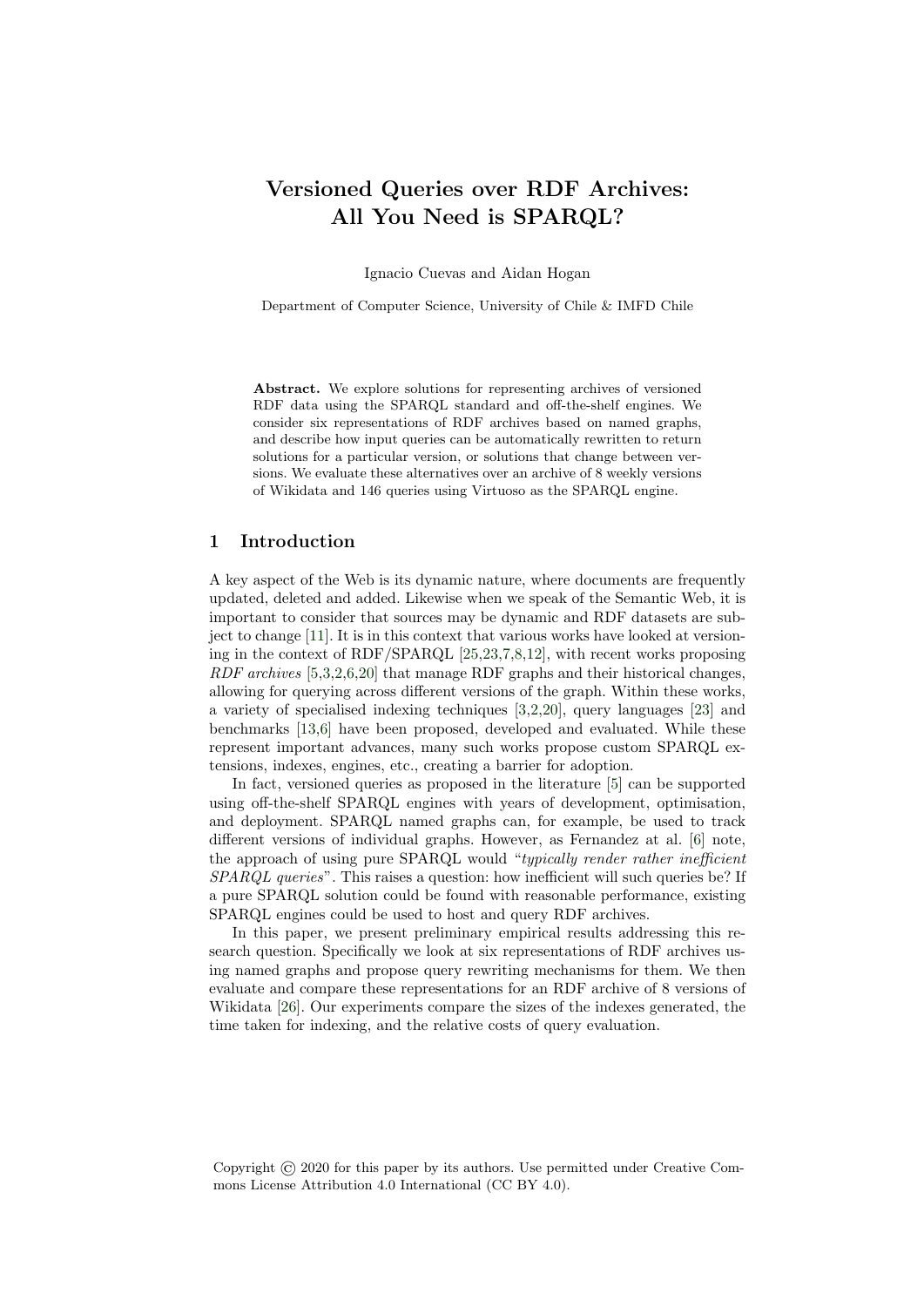# 2 Related Work

Various temporal extensions for RDF have been proposed in literature based on annotations [\[9,](#page-8-7)[19](#page-9-6)[,29\]](#page-9-7). Proposed temporal extensions for SPAROL include  $\tau$ -SPARQL [\[23\]](#page-9-1), T-SPARQL [\[7\]](#page-8-1), SPARQL-ST [\[17\]](#page-9-8), SPARQL<sup>T</sup> [\[27\]](#page-9-9), etc. Related to temporality, a number of systems support versioning for RDF, including SemVersion [\[25\]](#page-9-0), POI [\[24\]](#page-9-10), x-RDF-3x [\[14\]](#page-9-11), R43ples [\[8\]](#page-8-2), Dydra [\[1\]](#page-8-8) and Ostrich [\[21\]](#page-9-12).

More recently RDF archives (of historical RDF data) have been gaining attention. Fernandez et al. [\[5\]](#page-8-3) survey the theme, discussing the types of queries that can be run on such archives. Cerdeira-Pena et al. [\[3\]](#page-8-4), Zaniolo et al. [\[27\]](#page-9-9) and Taelman et al. [\[20\]](#page-9-3) propose compressed indexes for RDF archives, while Khurana and Deshpande [\[12\]](#page-9-2) propose indexes for historical graph data. Bahri et al. [\[2\]](#page-8-5) use Apache Spark to manage RDF archives in a distributed setting. Benchmarks have also been proposed for RDF archives, including the BEnchmark of RDF ARchives (BEAR) [\[6\]](#page-8-6), and the Semantic Publishing Benchmark (SPB) [\[15\]](#page-9-13).

The past years have seen many developments for managing and querying temporal, versioned or historical RDF data. But most of these approaches propose specialised languages, implementations, etc., creating an obstacle for adoption. A number of authors note that one can manage and query RDF archives using vanilla SPARQL, though it may lead to complex or inefficient queries [\[23,](#page-9-1)[6\]](#page-8-6). Recently SPARQL has been used to host and query the edit history of Wikidata, but only one representation is explored [\[22\]](#page-9-14). This paper describes preliminary experiments to gain insights into the efficiency of off-the-shelf SPARQL engines for hosting RDF archives using different types of representations.

# 3 Preliminaries

RDF triples are composed of three sets of terms: IRIs (I), literals (L) and blank nodes (B). We do not consider blank nodes in this work as they complicate the detection of changes [\[28\]](#page-9-15). An RDF triple  $(s, p, o) \in I \times I \times (I \cup L)$  consists of a subject s, predicate  $p$  and object  $o$ . An RDF graph  $G$  is a set of triples. An RDF archive is a tuple of RDF graphs  $\mathcal{G} = (G_1, \ldots, G_n)$ .

A triple pattern  $t := (s, p, o) \in (I \cup V) \times (I \cup V) \times (I \cup L \cup V)$  is an RDF triple that permits variables from V to appear in any position. We denote by  $\text{vars}(t)$ the variables of t. A solution is a partial mapping  $\mu : V \to I \cup L$ . We denote by dom( $\mu$ ) the *domain* of  $\mu$ , i.e., the set of variables for which  $\mu$  is defined. We say that two solutions  $\mu_1, \mu_2$  are compatible, denoted  $\mu_1 \sim \mu_2$ , if and only if  $\mu_1(v) = \mu_2(v)$  for all  $v \in \text{dom}(\mu_1) \cap \text{dom}(\mu_2)$ . We denote by  $\mu(t)$  the image of t under  $\mu$ , replacing each variable  $v \in \text{dom}(\mu) \cap \text{vars}(t)$  by  $\mu(v)$  in t. We denote by  $t(G) := {\mu | \mu(t) \subseteq G \text{ and } dom(\mu) = vars(t)}$  the evaluation of t over G.

SPARQL queries are based on triple patterns and a number of relational operators. Similar to Pérez et al.  $[16]$ , we define an abstract syntax for a subset of SPARQL of pertinence to this paper as follows. A triple pattern  $t$  is a graph pattern. Furthermore, if P and Q are graph patterns, and  $V \subset V$  is a set of

2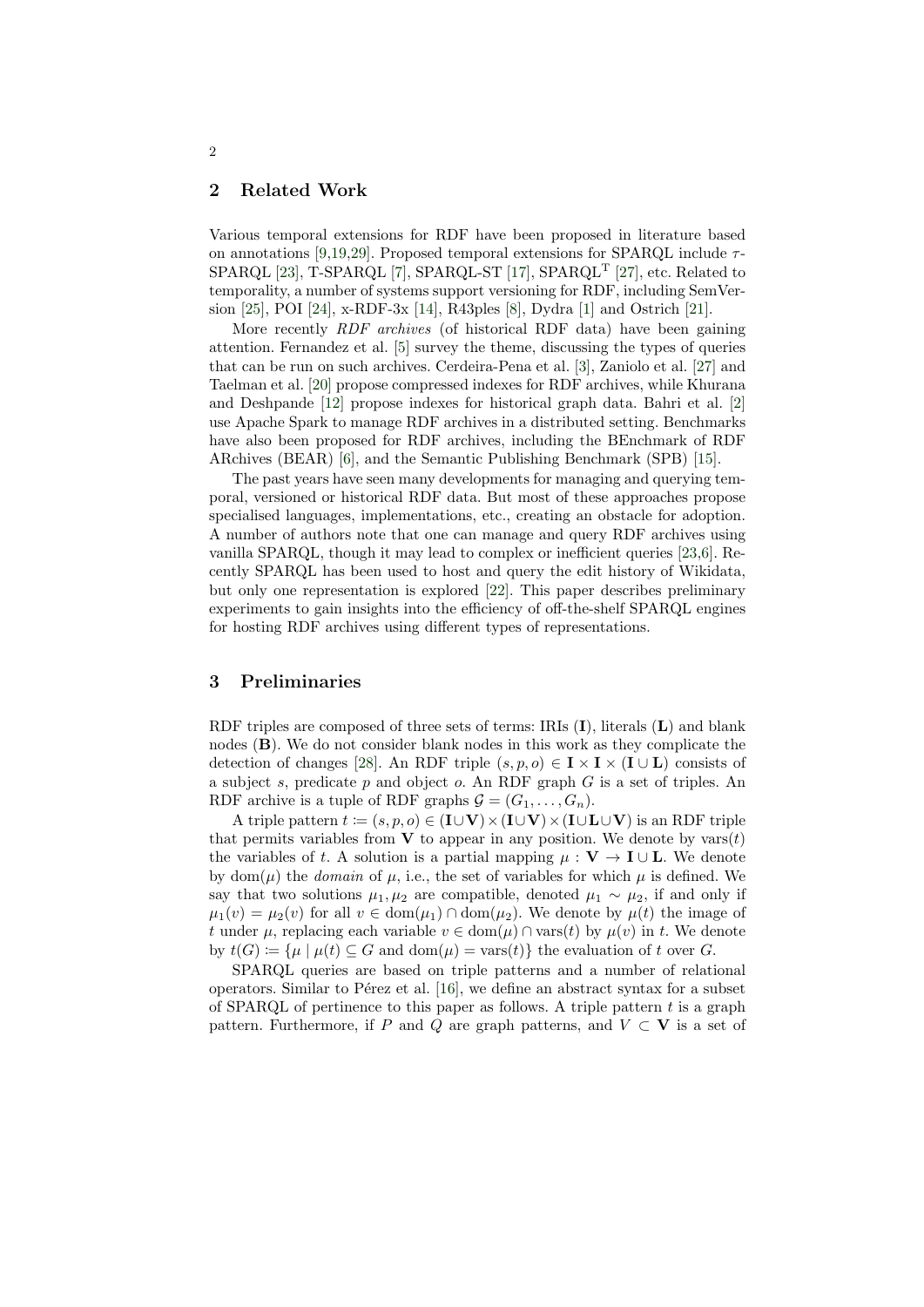$$
[P \text{ AND } Q](G) := P(G) \bowtie Q(G) \quad M_1 \bowtie M_2 := \{ \mu_1 \cup \mu_2 \mid \mu_1 \in M_1, \mu_2 \in M_2, \mu_1 \sim \mu_2 \}
$$
  

$$
[P \text{ UNION } Q](G) := P(G) \cup Q(G) \quad M_1 \cup M_2 := \{ \mu \mid \mu \in M_1 \text{ or } \mu \in M_2 \}
$$
  

$$
[P \text{ MINUS } Q](G) := P(G) \setminus Q(G) \quad M_1 \setminus M_2 := \{ \mu_1 \in M_1 \mid \nexists \mu_2 \in M_2 : \mu_1 \sim \mu_2 \}
$$

<span id="page-2-0"></span>Fig. 1. Semantics for query operators where  $M$ ,  $M_1$  and  $M_2$  denote sets of solutions

variables, then  $[P \text{ AND } Q]$ ,  $[P \text{ UNION } Q]$  and  $[P \text{ MINUS } Q]$  are graph patterns. We define the semantics of these graph patterns in Figure [1.](#page-2-0)<sup>[1](#page-2-1)</sup>

In this paper, we rely on SPARQL datasets to represent RDF archives. A SPARQL dataset  $D := \{G, (x_1, G_1), \ldots (x_n, G_n)\}\)$  consists of a default (RDF) graph G and a set of named graphs of the form  $(x_i, G_i)$  where  $x_i \in I$ ,  $G_i$  is an RDF graph, and  $x_i \neq x_j$  for  $1 \leq i \leq m$ ,  $1 \leq j \leq m$ ,  $i \neq j$ . We may represent D as a set of quads of the form  $(G \times \{*\}) \cup (G_1 \times \{x_1\}) \cup \ldots \cup (G_n \times \{x_n\})$ , where  $\ast \notin I \cup L \cup V$  is a special symbol denoting the default graph.<sup>[2](#page-2-2)</sup> Different named graphs can be queried using a GRAPH operator, creating quad patterns. A quad pattern  $q = (s, p, o, q) \in (I \cup V) \times (I \cup V) \times (I \cup L \cup V) \times (I \cup \{*\})$  extends a triple pattern with a fourth element that may be an IRI or \*. Its evaluation is analogous to that of a triple pattern:  $q(G) := \{ \mu \mid \mu(q) \subseteq G \text{ and } dom(\mu) = \text{vars}(q) \}.$ Following the SPARQL standard [\[10\]](#page-8-9), we translate a triple pattern  $(s, p, o)$  to a quad pattern  $(s, p, o, *)$  evaluated only on the default graph. The semantics of the operators defined in Table [1](#page-2-0) then remain unchanged simply allowing  $P$  and Q to now also represent quad patterns, considered to be (named) graph patterns.

SPARQL provides two operators to initialise a SPARQL dataset: FROM and FROM NAMED. We combine both for brevity into one operator. A graph pattern P is considered to be a query. Likewise if  $P$  is a graph pattern, and  $M$  and  $N$  are sets of IRIs, then  $FROM_{M,N}P$  is also a query. If  $(x_i, G_i) \in D$  let  $D(x_i) = G_i$ ; otherwise if no graph is named  $x_i$  in D, let  $D(x_i) = \{\}$ . The evaluation of FROM<sub>M,N</sub>P on a dataset D is defined as  $FROM_{M,N}P(D) \coloneqq P(D_{M,N})$ , where the query dataset  $D_{M,N} := (\cup_{m \in M} D(m) \times \{*\}) \cup (\cup_{n \in N} D(n) \times n)$  is formed from a default graph containing the union<sup>[3](#page-2-3)</sup> of graphs with a name  $m \in M$ , and all named graphs in D with a name  $n \in N$ . We will be able to use these operators to define query datasets that capture specific versions in an RDF archive.

#### 4 Versioned Data

Our general approach is to represent an RDF archive as a SPARQL dataset D but there are multiple representations by which this can be achieved, each with its own strength and weaknesses. We propose six different representations falling into three different categories as discussed by various authors (e.g., [\[24,](#page-9-10)[5\]](#page-8-3)): Independent Copies  $(IC)$ , Change-Based  $(CB)$  and Timestamp-Based  $(TB)$ .

<span id="page-2-1"></span><sup>&</sup>lt;sup>1</sup> A basic graph pattern  $\{t_1, \ldots t_n\}$  can be represented as  $[[t_1 \text{ AND } \ldots] \text{ AND } t_n]$ .

<span id="page-2-2"></span><sup>&</sup>lt;sup>2</sup> We thus assume a *quad store*, and disallow empty named graphs.

<span id="page-2-3"></span><sup>3</sup> Since we do not allow blank nodes, a union or RDF merge is equivalent.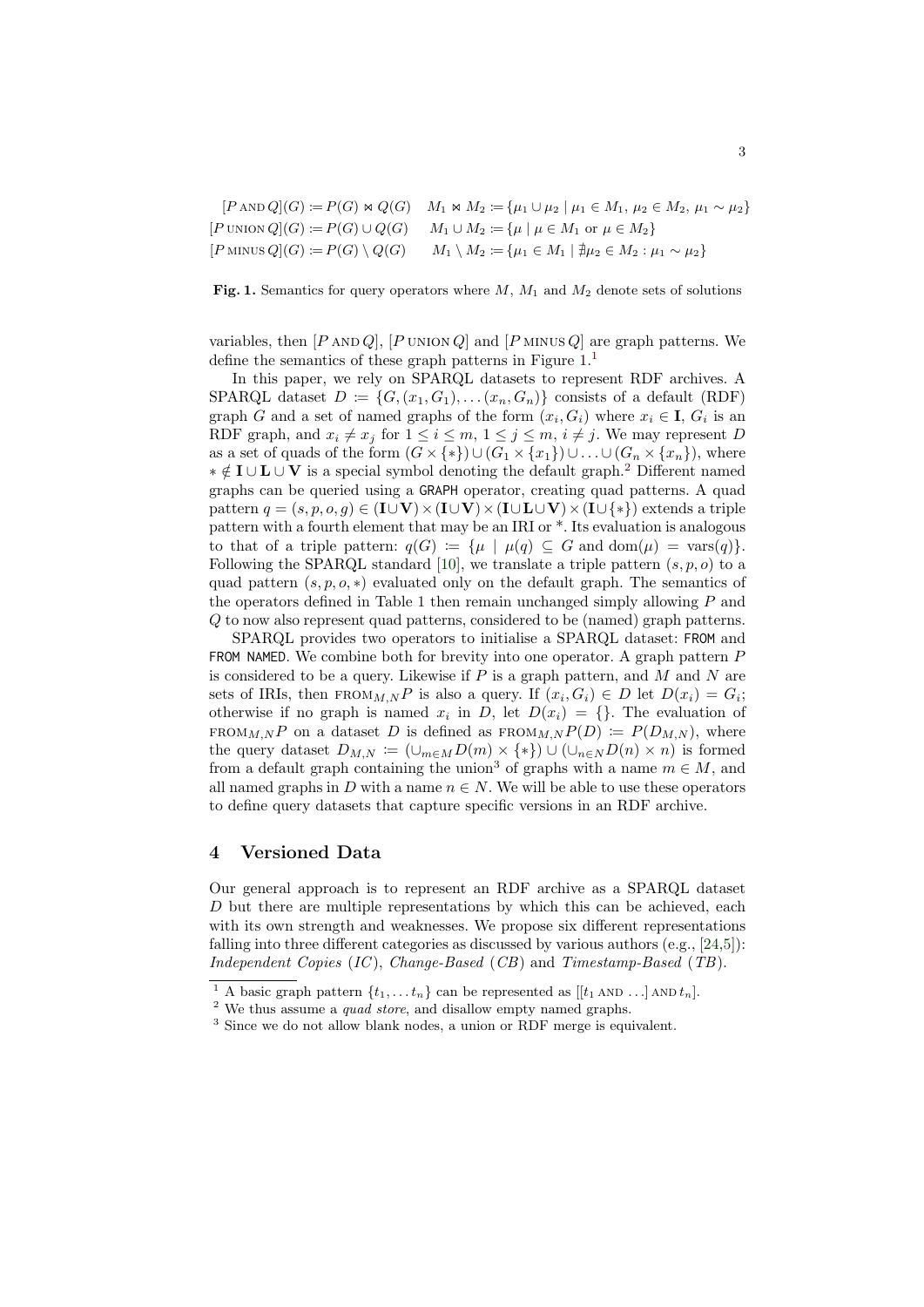Independent Copies  $(IC)$ : A natural representation is to store an RDF Archive  $G = (G_1, \ldots, G_n)$  as a SPARQL dataset  $D = \{(x_1, G_1), \ldots, (x_n, G_n)\}\$ , where  $x_1, \ldots, x_n$  are IRIs that identify the version. This will result in relatively simple (and thus likely efficient) rewritten queries, but can be expected to occupy a lot of space, particularly where few triples change from version to version.

*Change-Based (CB)*: The core idea of CB representations is to store only triples that change from a given reference version. Along these lines, in the following we denote by  $\Delta_i^j := G_i \setminus G_j$  the triples in version i not in version j. We consider four CB representations based on four transformations of  $\mathcal{G} = (G_1, \ldots, G_n)$ :

$$
G_1^n := (G_1, \Delta_1^2, \Delta_2^1, \dots, \Delta_1^n, \Delta_n^1) \nG_i = (G_1 \cup \Delta_i^1) \setminus \Delta_1^i \nfor 1 < i \le n
$$
\n
$$
G_{n-1}^n := (G_1, \Delta_1^2, \Delta_2^1, \dots, \Delta_{n-1}^n, \Delta_n^{n-1}) \nG_i = (G_{i-1} \cup \Delta_i^{i-1}) \setminus \Delta_{i-1}^i \nfor 1 < i \le n
$$
\n
$$
G_n^1 := (G_n, \Delta_n^{n-1}, \Delta_{n-1}^n, \dots, \Delta_n^1, \Delta_1^n) \nG_i = (G_n \cup \Delta_i^n) \setminus \Delta_n^i \nfor 1 \le i < n
$$
\n
$$
G_n^{n-1} := (G_n, \Delta_n^{n-1}, \Delta_{n-1}^n, \dots, \Delta_2^1, \Delta_1^2) \nG_i = (G_{i+1} \cup \Delta_i^{i+1}) \setminus \Delta_{i+1}^i \nfor 1 \le i < n
$$

As can be seen for the definitions of  $G_i$ , these transformations are lossless: we can retrieve any version of the graph from any such transformation. The first two transformations start with the earliest version as a base. The first encodes deltas always with respect to the first version. The second encodes deltas with respect to the previous version. The latter two transformations start with the latest version. The third encodes deltas with respect to the latest version. The forth encodes deltas with respect to the subsequent version. Letting  $\mathcal{H} = (H_1, \ldots, H_n)$  such that  $H_i = G_{n-i+1}$  (1 ≤ i ≤ n), i.e., such that H "reverses"  $\mathcal{G}$ , we remark that  $\mathcal{G}_1^n = \mathcal{H}_n^1$  and  $\mathcal{G}_{n-1}^n = \mathcal{H}_n^{n-1}$ . Each such transformation can then be represented as a SPARQL dataset with  $2n - 1$  named graphs.

In terms of space we expect  $\mathcal{G}_{n-1}^n$  and  $\mathcal{G}_n^{n-1}$  to be the most efficient as they always encode deltas from a neighbouring version. However, in terms of query rewriting, we expect  $\mathcal{G}_1^n$  and  $\mathcal{G}_n^1$  to be more efficient as they do not require a recursive construction of all intermediate versions towards the base version. In terms of indexing a new version, we expect  $\mathcal{G}_1^n$  followed by  $\mathcal{G}_{n-1}^n$  to be most efficient as they require only computing the most recent deltas; we expect  $\mathcal{G}_n^1$ , followed by  $\mathcal{G}_n^{n-1}$ , to be much more expensive, requiring a recompute of all deltas. On the other hand,  $\mathcal{G}_n^1$  and  $\mathcal{G}_n^{n-1}$  should be advantageous for queries over more recent versions, and in particular over the most recent version (a common case).

These four representations are analogous to differential backups, incremental backups, reverse-differential backups, and reverse-incremental backups.

Timestamp-Based  $(TB)$ : The intuition of the TB representation is to associate each triple with the versions in which it is contained. Along these lines, we denote by  $\mathcal{G}(s, p, o) \coloneqq \{i \mid (s, p, o) \in G_i \text{ for } 1 \leq i \leq n\}$  the versions containing  $(s, p, o)$ .<sup>[4](#page-3-0)</sup> Let  $\mathcal{N} \coloneqq \{ N \mid \exists (s, p, o) \in G_i : \mathcal{G}(s, p, o) = N, 1 \leq i \leq n \}$  denote the family of sets of versions associated with some triple in  $(s, p, o)$ . We can then represent the RDF archive with a named graph for each  $N \in \mathcal{N}$ . However, the number of named graphs can reach  $2^n$  (or the number of unique triples in  $\mathcal{G}$ ). Another

<span id="page-3-0"></span><sup>&</sup>lt;sup>4</sup> The definition  $\mathcal{G}: \mathbf{I} \times \mathbf{I} \times (\mathbf{I} \cup \mathbf{L}) \to 2^{\{1,\dots,n\}}$  [\[6\]](#page-8-6) is analogous to  $\mathcal{G} = (G_1, \dots, G_n)$ .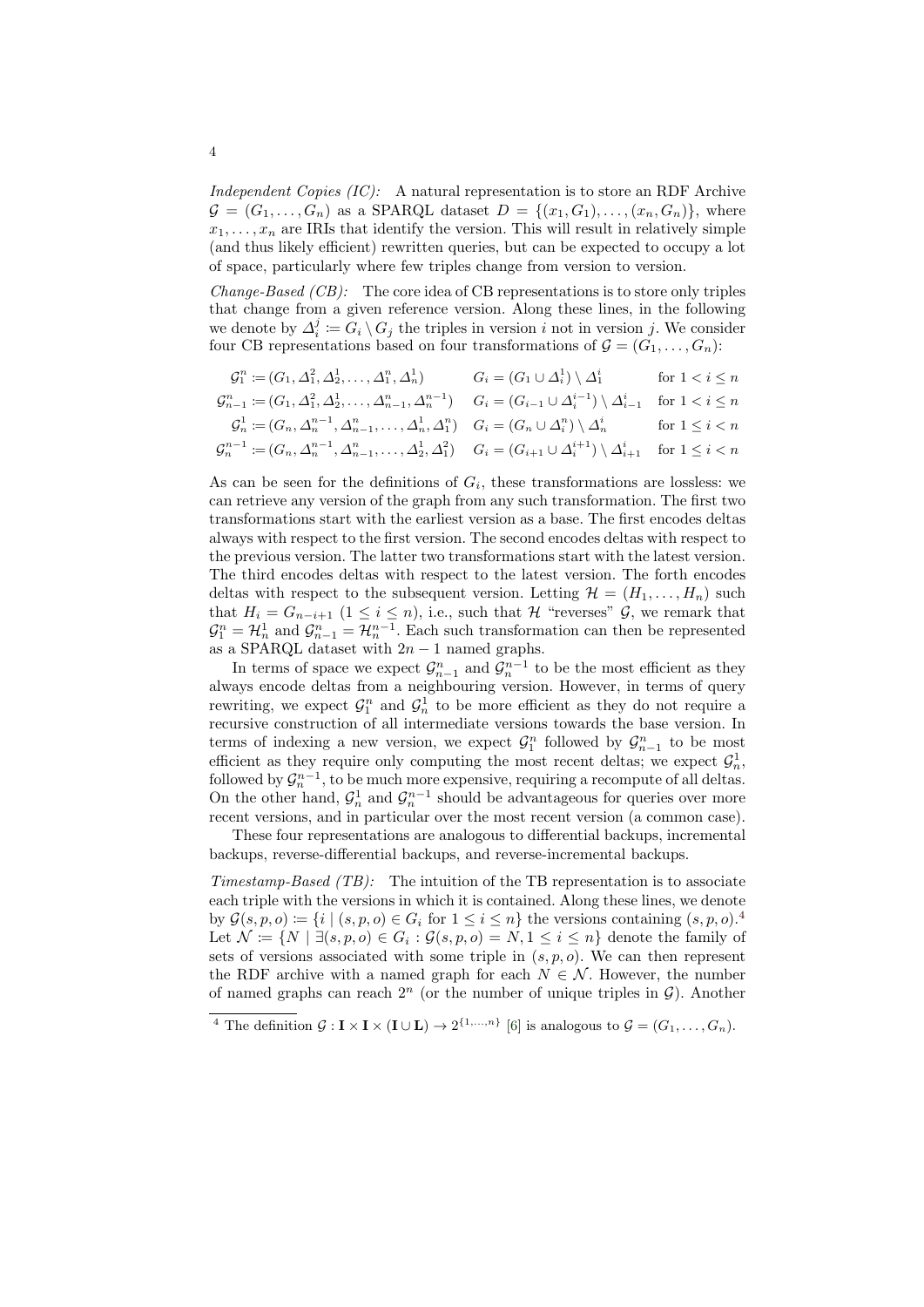option is create a named graph for intervals [\[5\]](#page-8-3). More specifically, a triple  $(s, p, o)$ is added to an interval  $[i, j]$  (for  $1 \leq i \leq j \leq n$ ) if and only if  $(s, p, o) \in G_k$  for  $i \leq k \leq j$  and either  $i = 1$  or  $(s, p, o) \notin G_{i-1}$  and  $j = n$  or  $(s, p, o) \notin G_{j+1}$ ; in simpler terms,  $[i, j]$  is a maximal contiguous interval of versions in which  $(s, p, o)$ appears (omitting empty intervals). The upper bound is now  $n(n+1)/2$  named graphs, but triples may appear in multiple named graphs for different intervals.

In general, we expect the space to be similar to  $\mathcal{G}_{n-1}^n$  and  $\mathcal{G}_n^{n-1}$ ; in other words, quite good. However, as the number of versions n grows,  $O(n^2)$  interval graphs need to be unioned in the worst-case to materialise a particular version; CB representations require processing  $O(1)$  (in the case of  $\mathcal{G}_1^n$  and  $\mathcal{G}_n^1$ ) or  $O(n)$ (in the case of  $\mathcal{G}_{n-1}^n$  and  $\mathcal{G}_n^{n-1}$ ) named graphs to materialise a particular version. Notation: We denote IC by i; differential, incremental, reverse-differential and reverse-incremental CB by  $C_d^+$ ,  $C_i^+$ ,  $C_d^-$  and  $C_i^-$ , resp.; and interval TB by T.

# 5 Versioned Queries

Given a SPARQL query Q over an RDF graph, we now describe automatic rewritings of Q to generate solutions for different versions. We first focus on rewritings of triple patterns and then generalise. We assume that version parameters are given via HTTP rather than extending the SPARQL syntax. For reasons of space we rather present examples in online material [\[4\]](#page-8-10).

#### 5.1 Single-Version Queries

A single version query returns  $Q(G_v)$  for a specified version v. Our overall strategy is to use FROM to construct the graph of the version where possible, as is the case for all versions in I and T; for  $G_1$  in  $C_d^+$ ,  $C_i^+$ ; and for  $G_n$  in  $C_d^-$ ,  $C_i^-$ . Otherwise we rewrite each individual triple pattern appearing in  $Q$  in order to ensure that it generates the same solutions as it would if evaluated over the graph of the selected version. We now provide more details for each representation

Independent Copies (IC) For I we rewrite Q to  $FROM_{\{v\},\{1\}}Q$ , where v is the IRI that names the graph for version  $v$ 

Change-Based (CB) Recalling the observation that forwards and reverse CB representations are analogous, for brevity we define the rewriting for the forwards direction  $(c_d^+, c_i^+)$  only; the reverse direction  $(c_d^-, c_i^-)$  follows naturally.

For the differential representation, we load the base version and the positive delta into the default graph and, for each triple pattern, we subtract the negative delta which is queried using a quad pattern. Thus for  $C_d^+$  we rewrite Q to FROM<sub>{1,v1}</sub>,<sub>{1v}</sub>Q', where 1, v1, 1v indicate the names of  $G_1$ ,  $\Delta_v^1$  and  $\Delta_1^v$ , respectively; and Q' replaces each triple pattern  $(s, p, o) \in Q$  with the named graph pattern  $[(s, p, o, *)$  MINUS  $(s, p, o, 1v)]$ .

Unfortunately the incremental rewriting is more complex. A first idea would be to take the union of  $G_1$  and all positive deltas  $\Delta_2^1, \ldots, \Delta_v^{v-1}$  and then subtract the (union of the) negative deltas  $\Delta_1^2, \ldots, \Delta_{v-1}^v$ ; unfortunately this would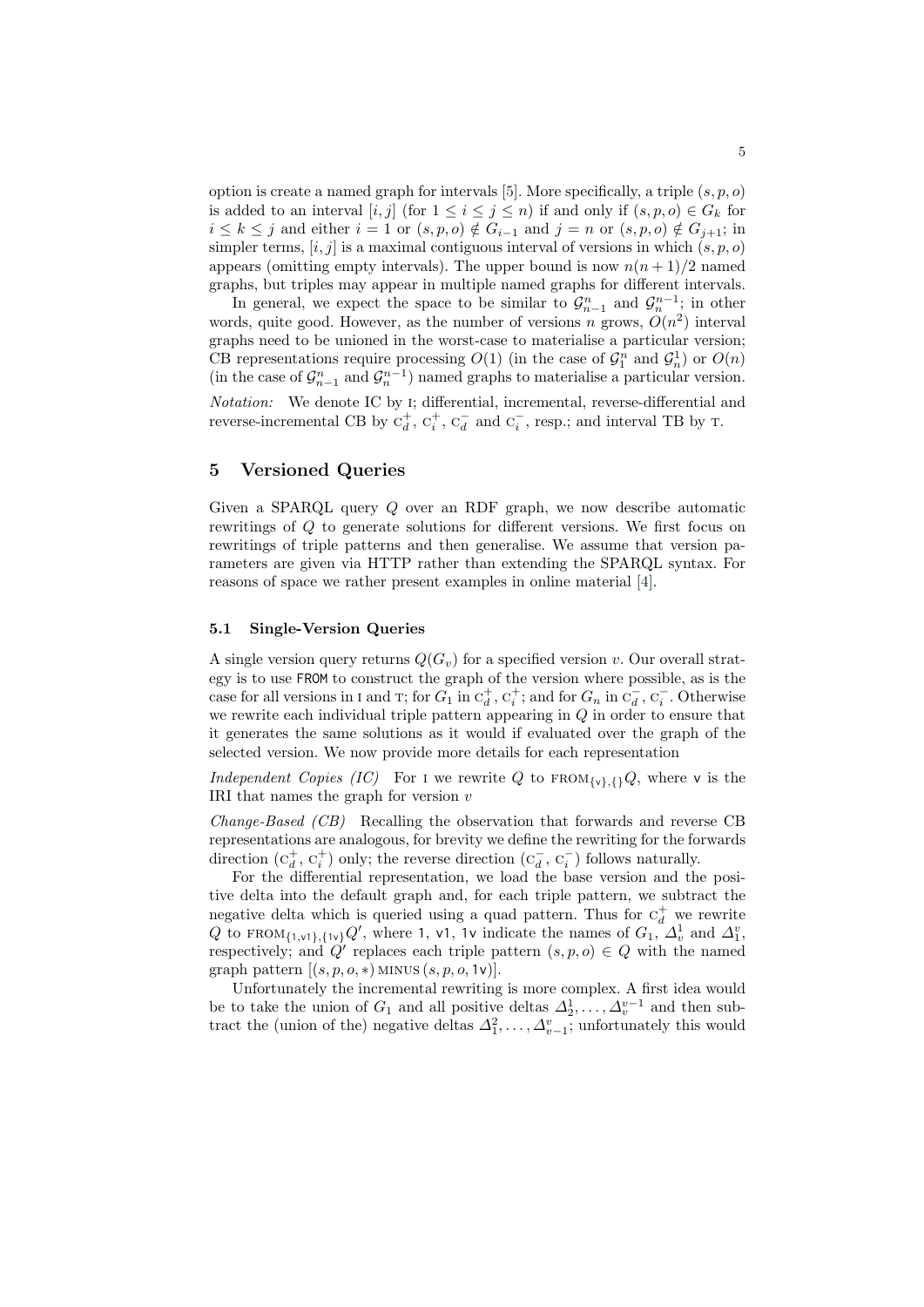overlook triples that were removed from a version  $1 < u < v$  but were added back in a later version  $u < u' \leq v$  (and were not removed again in a version  $u' < u'' \leq v$ ). Hence a recursive rewriting appears to be necessary. Let  $Q_1 := \text{FROM}_{\{1\},\{1\}}Q; \text{ then } Q_2 := \text{FROM}_{\{1\},\{12,21\}}Q_1', \text{ where } Q_1 \text{ is the result}$ of replacing each triple pattern  $(s, p, o)$  in  $Q_1$  by the named graph pattern  $P_2 := [[(s, p, o, *)$  UNION  $(s, p, o, 21)]$  MINUS  $(s, p, o, 12)]$ . We can then apply this rewriting recursively:  $Q_i = \text{FROM}_{\{1\},\{12,\ldots,(i-1)1,21,\ldots,i(i-1)\}}Q'_{i-1}$ , where  $Q'_{i-1}$  replaces each named graph pattern  $P_{i-1}$  appearing in  $Q_{i-1}$  with the recursive pattern  $P_i \coloneqq [[P_{i-1} \text{UNION}(s, p, o, \texttt{i(i-1)})] \text{MINUS}(s, p, o, \texttt{(i-1)i})].$ 

This rewriting leads to complex queries. We thus optimise using additional features of SPARQL. To sketch the idea, our goal is then to make sure that each triple pattern only matches triples that appear in a base version and were not removed, or that appear in a positive delta  $\Delta_j^i$  such that  $1 < i < j \leq v$  and do not appear in a (later) negative delta  $\Delta_k^l$  for  $j \leq k < l \leq v$ . In practice, for each delta  $\Delta_j^i$  stored as a named graph ji, in offline processing, we index meta-data of the form  $(ji, ver, j, $),$  and  $(ji, type, pos, $)$  in the case that  $i < j$ or (ji, type, neg, \$) in the case that  $j < i$  (\$  $\in$  I is a reserved name for the meta-data graph). We can then check the aforementioned condition by using aggregation to find the maximum version of a negative delta less than or equals  $v$  in which the triple pattern matches, then filtering the base version or any positive delta earlier than this maximum version. While the resulting query is still quite complex, we found it to be more practical than the recursive rewriting.

Timestamp-Based (TB) Let  $i:j$  denote the name of the graph for the interval of versions  $[i, j]$ . We rewrite Q to the query  $FROM_{\{I\},\{1\}}Q$ , where I is the set of IRIs naming intervals in which v is contained; formally:  $I := \{i : j \mid i \le v \le j\}.$ 

#### 5.2 Delta-Version Queries

Given a query  $Q$ , a control version  $u$  and a target version  $v$ , delta-version queries give solutions in  $Q(G_v)\backslash Q(G_u)$ . The general strategy for rewriting is to construct a query  $[Q_v \text{ MINUS } Q_u]$  where  $Q_v$  and  $Q_u$  are the respective single-version queries.

#### 5.3 Other SPARQL Features

In the SPARQL algebra, only the evaluation of triple patterns and property paths (regular expressions that match arbitrary length paths in the graph) directly accept the graph as input. Hence, given a SPARQL query Q (over a default graph), if we can individually rewrite each triple pattern and (property) path pattern of Q to generate solutions for  $G_v$ , then the rewritten query Q' will generate precisely the solutions for  $G_v$ . We previously described this process for triple patterns. However, in SPARQL we cannot always express a property path over multiple named graphs in the query dataset. For example, consider a property path :y+ indicating a path of one or more predicates :y, a positive integer  $K \ge 1$ , and two named graphs  $(n_1, \{(c_{2k-2}, y, c_{2k-1}) | 1 \le k \le K\})$ and  $(n_2, \{(c_{2k-1}, y, c_{2k}) \mid 1 \le k \le K\})$  such that there is path for  $y+$  of length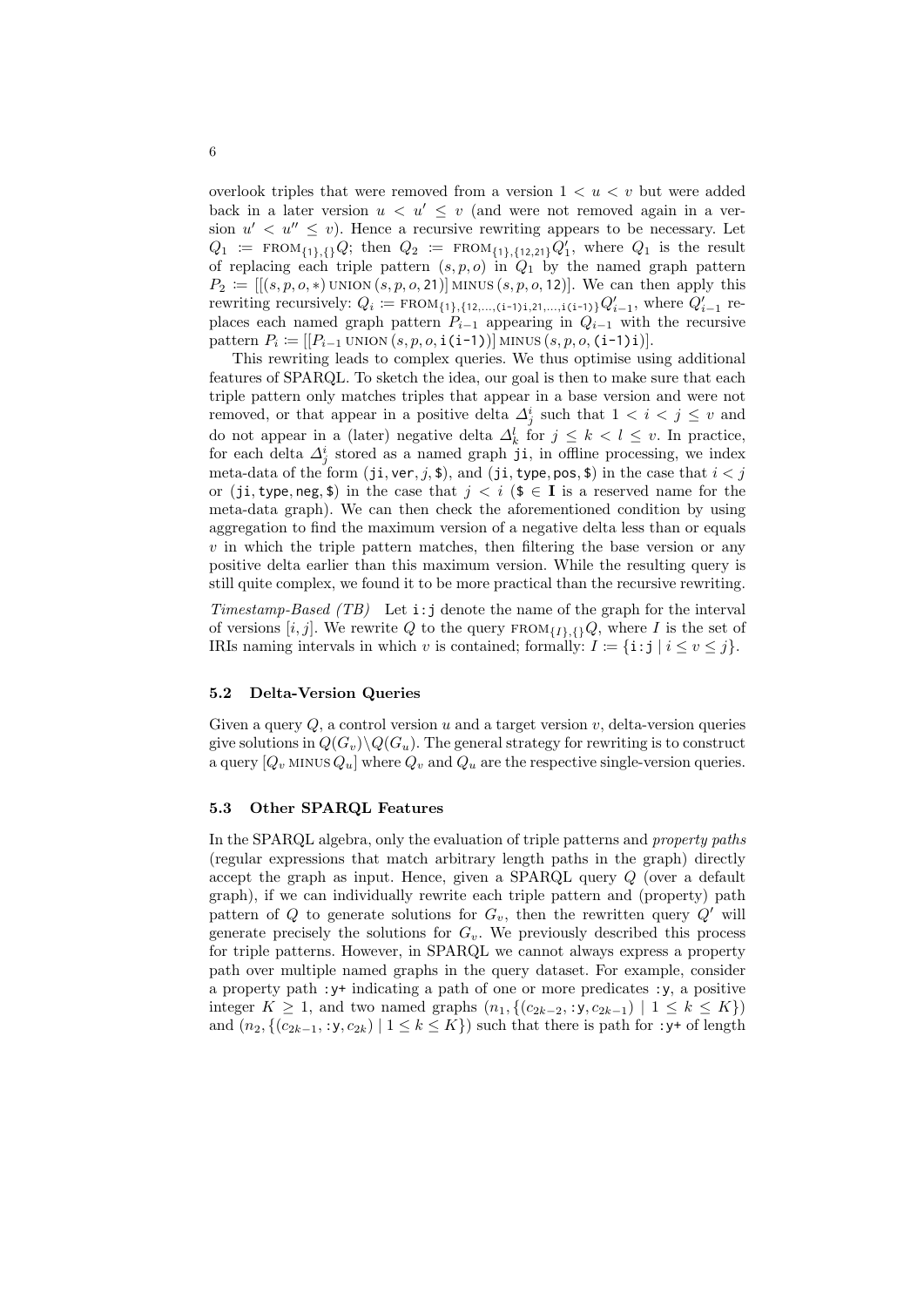$2K$  (edges) that "alternates" between both named graphs. A GRAPH clause with a variable would evaluate this path on each graph separately (we cannot bind the graph variable to two graph names in a single solution). Though we can use FROM over  $n_1$  and  $n_2$  to form a default graph for evaluating : a+, we can only do this once per query. We can rather use a join of  $2K$  GRAPH clauses, but K is bounded by the data, not the query (nor the number of versions). Thus while we support property paths for single-version queries on I and T, and delta-version queries on i, we do not know how to support them in the other cases.

# 6 Experiments

We now perform experiments to address the following three research questions (Q1) Which of the six representations allow for better compression, more efficient indexing, and more efficient updates of a new version? (Q2) How do the query runtimes of compressed representations  $(CB, TB)$  compare with indexing complete versions  $(IC)$ ? (Q3) Which representation works best overall?

Setting We address these questions for a Wikidata archive of 8 weekly truthy versions from 2017-08-09 with 1.506 billion triples, to 2017-09-27 with 1.924 billion triples. The RDF archive consists of 13.477 billion triple–version pairs. Each week 25–93 million triples are added, while 4–6 million triples are removed. We take Wikidata's example queries, defined by users<sup>[5](#page-6-0)</sup>, and translate Wikidataspecific features (e.g., the label service) to standard SPARQL. We further filter queries that feature federation to other endpoints, property paths (not supported by all representations), and qualifiers (not in truthy versions). The result is a test set of 146 SPARQL queries. We take Virtuoso as our SPARQL implementation. Runtimes are averaged over three runs. Query timeouts were set to 5 minutes. The machine used has 120GB of RAM and a standard SATA hard-disk.

Indexing We first look at the results of total index sizes for each representation. In Figure [2](#page-7-0) we show the index sizes (GB) for each representation, the time taken (min.) to bulk load all versions in the representation, and the time taken (min.) to update a seven-version archive with the eighth version. We see that i has the largest index sizes, followed by  $C_d^+$  and  $C_d^-$ , then T, and finally  $C_i^+$  and  $C_i^-$ . The bulk load times correlate with index size, with i (thus) being by far the slowest. We see a similar trend in version updates, except that  $C_d^-$  is far slower than the other alternatives (even i) as the entire archive must be built from scratch.

Single version queries We apply the rewriting of our 146 SPARQL queries for each of our six representations in order to retrieve results for version 1, 5 and 8. We show the results as box-plots with log  $y$ -axis in Figure [3](#page-7-1) (with the timeout as the maximum). Median times were generally in the range of 100–1000 ms, though 1–20 queries timed out in each experiment, affecting the mean (shown as a diamond). In terms of mean and median runtimes, i performs the best, with  $C_d^+$ ,  $C_d^-$  and T also performing competitively across the different versions.

<span id="page-6-0"></span><sup>5</sup> [https://www.wikidata.org/wiki/Wikidata:SPARQL](https://www.wikidata.org/wiki/Wikidata:SPARQL_query_service/queries/examples) query service/queries/examples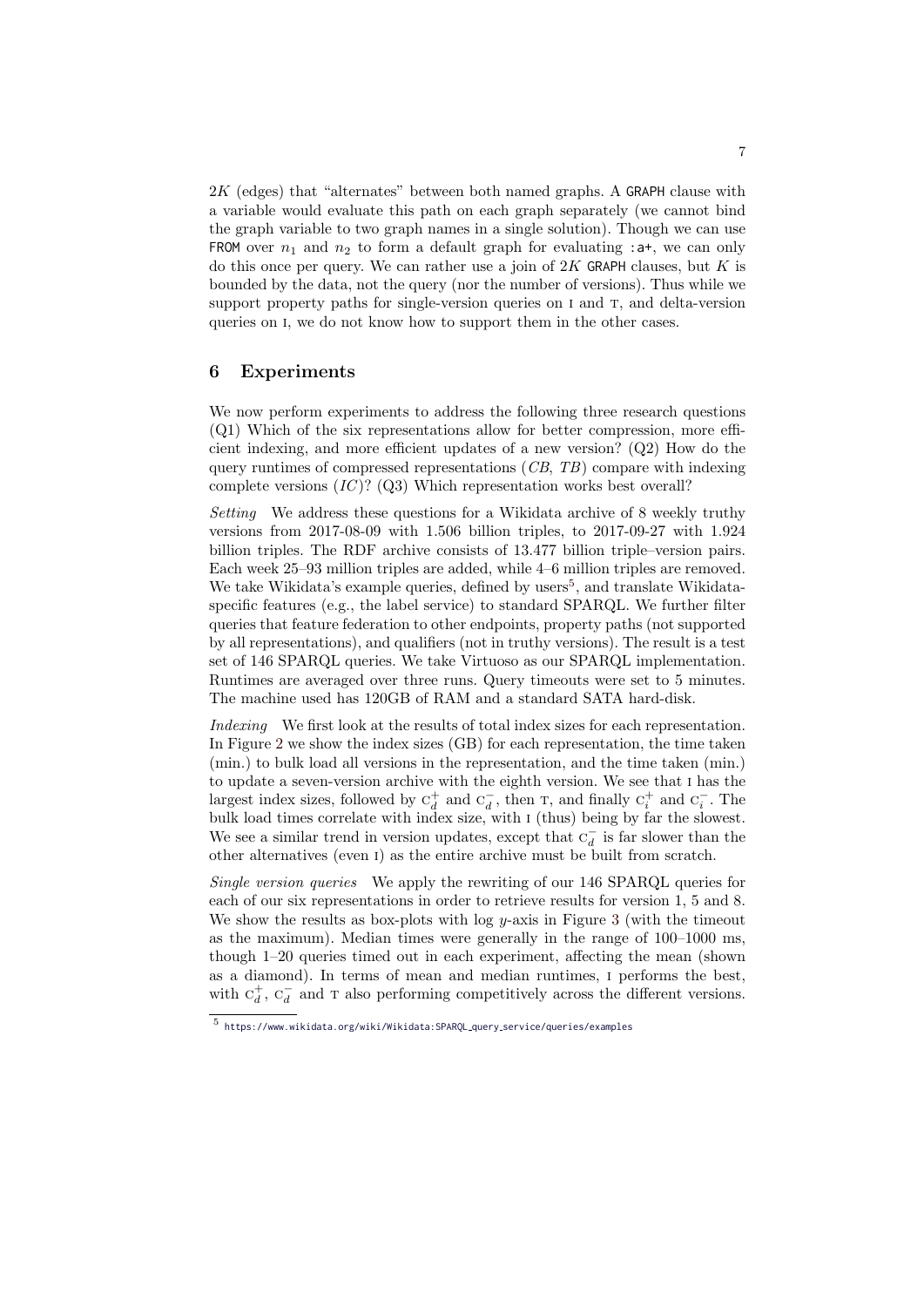

<span id="page-7-0"></span>Fig. 2. Indexing details including size (left), bulk load (mid) and version update (right)



<span id="page-7-2"></span><span id="page-7-1"></span>Conversely,  $\mathbf{c}_i^+$  and  $\mathbf{c}_i^-$  perform poorly relative to the other options (except  $\mathbf{c}_i^$ in the case of version 8). Contrasting query times with index sizes, we note a clear time–space trade-off, where the largest index performs best, the smallest perform worst, and those with intermediate space perform middlingly.

Delta version queries Next we rewrite our 146 SPARQL queries in order to retrieve delta results between versions 1–2, 4–5 and 7–8 from each of our six representations. We again show the results as box-plots with  $log\ y$ -axis in Figure [4](#page-7-2) (with the timeout as the maximum). When compared with single version queries, we see an increase in time, where the median runtimes of even the best performing representations approach or exceed 1000 ms more often. This time the best performance is offered by  $\tau$ , followed by  $I$ ,  $C_i^+$  and  $C_i^-$ . Conversely,  $C_d^+$ and  $C_d^-$  perform very poorly. Of note is that incremental builds perform better than differential builds; we believe that this is due to the ability to cache smaller graphs, most of which are used to generate results for both versions.

# 7 Conclusion

8

We now reflect back on our research questions: (Q1) In terms of indexing space and time, incremental builds with an initial base version  $(c_d^+)$  are best. (Q2) In general the uncompressed IC representation (i) offers the best query runtimes, but interval TB  $(T)$  is quite competitive, and even outperforms IC for deltaversion queries. (Q3) Rather than there being an overall winner, we note a time–space tradeoff, where less compact representations have faster queries and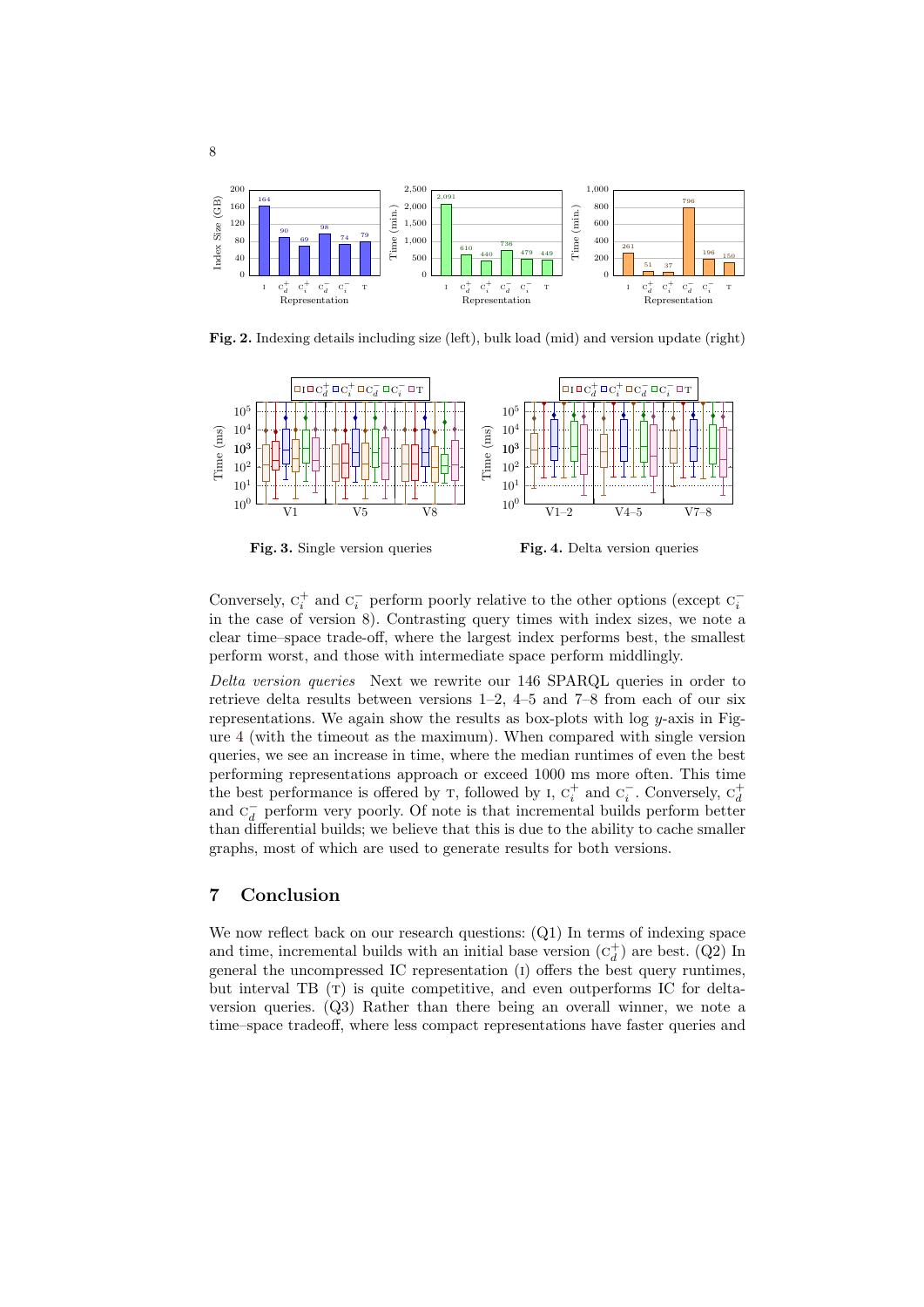more compact representations have slower queries. Interval TB  $(T)$  arguably strikes the best balance for space and time, though this may not hold with more versions, particularly in RDF archives where triples are often added or removed multiple times, as a quadratic number of intervals may need to be accessed.

For future work, it would be of interest to run experiments for other SPARQL engines and other RDF archive benchmarks. Also it would be interesting to run more diverse types of versioned queries, such as delta versions with larger gaps, queries returning versions as solutions, etc.; a related direction would be to consider operators from temporal logics [\[18\]](#page-9-17). There are also open questions relating to more optimal/concise query rewritings, and support for paths.

In conclusion: for those who wish to host RDF archives, with different versions of an RDF graph, is SPARQL all you need? Specialised languages and systems can offer more features and consume less time and space. But with some caveats, our results suggest that query rewriting over an off-the-shelf SPARQL engine can be a solid (easy-to-deploy) option for such scenarios.

Online material Please see [\[4\]](#page-8-10) for code and queries.

Acknowledgements This work was funded by Fondecyt Grant No. 1181896 and ANID Millennium Science Initiative Program ICN17<sub>-002</sub>.

# References

- <span id="page-8-8"></span>1. J. Anderson and A. Bendiken. Transaction-time queries in dydra. In Managing the Evolution and Preservation of the Data Web (MEPDaW), pages 11–19, 2016.
- <span id="page-8-5"></span>2. A. Bahri, M. Laajimi, and N. Y. Ayadi. Distributed RDF Archives Querying with Spark. In European Semantic Web Conference (ESWC), pages 451–465, 2018.
- <span id="page-8-4"></span>3. A. Cerdeira-Pena, A. Fariña, J. D. Fernández, and M. A. Martínez-Prieto. Selfindexing RDF archives. In Data Compression Conference (DCC), pages 526–535, 2016.
- <span id="page-8-10"></span>4. I. Cuevas. Online Material, 2020. <https://github.com/HunterNacho/sparql-versioning/>.
- <span id="page-8-3"></span>5. J. D. Fern´andez, A. Polleres, and J. Umbrich. Towards Efficient Archiving of Dynamic Linked Open Data. In DIACHRON Managing the Evolution and Preservation of the Data Web, pages 34–49, 2015.
- <span id="page-8-6"></span>6. J. D. Fern´andez, J. Umbrich, A. Polleres, and M. Knuth. Evaluating query and storage strategies for RDF archives. Semantic Web, 10(2):247–291, 2019.
- <span id="page-8-1"></span>7. F. Grandi. T-SPARQL: A tsql2-like temporal query language for RDF. In Local Proceedings of the Fourteenth East-European Conference on Advances in Databases and Information Systems, pages 21–30, 2010.
- <span id="page-8-2"></span>8. M. Graube, S. Hensel, and L. Urbas. R43ples: Revisions for Triples - An Approach for Version Control in the Semantic Web. In Linked Data Quality (LDQ), 2014.
- <span id="page-8-7"></span>9. C. Gutierrez, C. A. Hurtado, and A. A. Vaisman. Introducing time into RDF. IEEE Trans. Knowl. Data Eng., 19(2):207–218, 2007.
- <span id="page-8-9"></span>10. S. Harris, A. Seaborne, and E. Prud'hommeaux, editors. SPARQL 1.1 Query Language. 21 March 2013. Available at http://www.w3.org/TR/sparql11-query/.
- <span id="page-8-0"></span>11. T. Käfer, A. Abdelrahman, J. Umbrich, P. O'Byrne, and A. Hogan. Observing linked data dynamics. In The Semantic Web: Semantics and Big Data, 10th International Conference, ESWC 2013, Montpellier, France, May 26-30, 2013. Proceedings, pages 213–227, 2013.